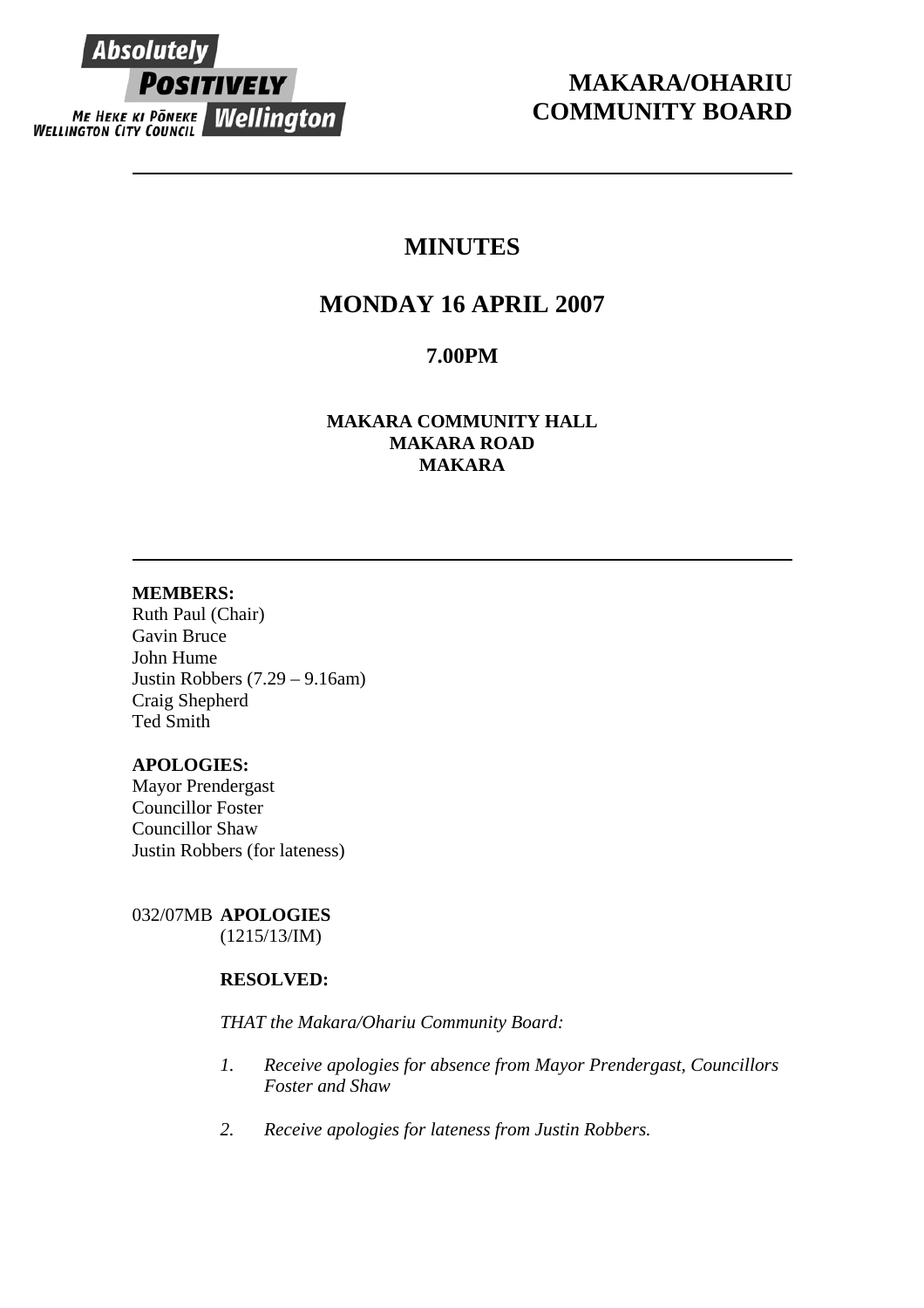## 033/07MB **CONFLICT OF INTEREST DECLARATIONS** (1215/13/IM)

### **NOTED:**

There were no conflict of interest declarations.

# 034/07MB **PUBLIC PARTICIPATION**

(1215/13/IM)

#### **NOTED:**

It was noted that public participation were expected. The Chair advised that public participation would occur when the participants arrived. The Board agreed that this was a good approach

# 035/07MB **2007/2008 DRAFT ANNUAL PLAN**

(1215/13/IM) (ORAL REPORT)

(Justin Robbers joined the meeting at 7.29pm.)

# **NOTED:**

Brian Hannah – Team Leader, Planning and Research was in attendance for this item. He introduced the Board to the 2007/08 Draft Annual Plan and the issues in it for consultation. It was noted that the Board will prepare a submission to the 2007/08 Draft Annual Plan and that this will be ratified at the Board meeting on 17 May 2007.

#### 036/07MB **ROADING REPORT**

Report of Steve Wright – Team Leader, Resurfacing and Contracts. (1215/13/IM) (REPORT 2)

## **NOTED:**

Steve Wright – Team Leader, Resurfacing and Contracts was in attendance for this item.

It was agreed that the Board would circulate a "flyer" to residents in the Makara area to advise the residents when roads would be disrupted by trees being felled.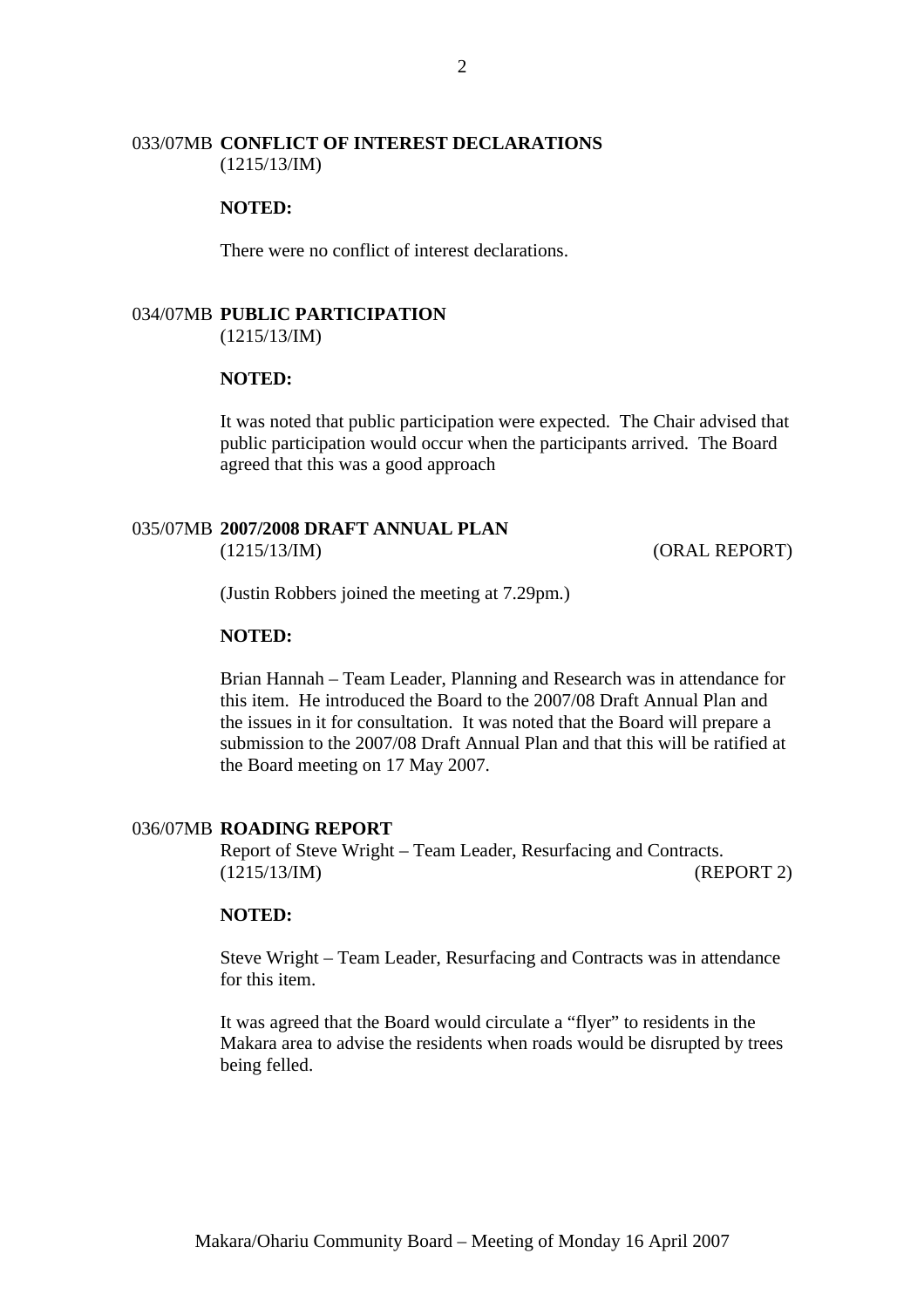#### **RESOLVED:**

*THAT the Makara/Ohariu Community Board:* 

*1. Receive the information.*

# 037/07MB **GOAT CONTROL**

(1215/13/IM) (ORAL REPORT)

### **NOTED:**

The Chair reported on the meeting that she had attended on Tuesday 20 March 2007.

#### **RESOLVED:**

*THAT the Makara/Ohariu Community Board:* 

*1. Actively pursue goat eradication and possum control in the south west peninsular of the Makara area in conjunction with the land owners.* 

# 038/07MB **ORDER OF BUSINESS**

(1215/13/IM)

#### **RESOLVED:**

*THAT the Makara/Ohariu Community Board:* 

*1. Consider Report 4 "Makara Beach Estuary Restoration Project" next and followed by Report 6 "Forestry Debris".*

# 039/07MB **MAKARA BEACH ESTUARY RESTORATION PROJECT** (1215/13/IM) (ORAL REPORT)

## **NOTED:**

Project Coordinator Marieke Hilhorst was in attendance for this item. She updated the Board on how the project is progressing. Ms Hilhorst advised that she had found numerous funds to apply to for project funding. The area being restored has been classed as a "key native ecosystem". The Board offered its full support to the project.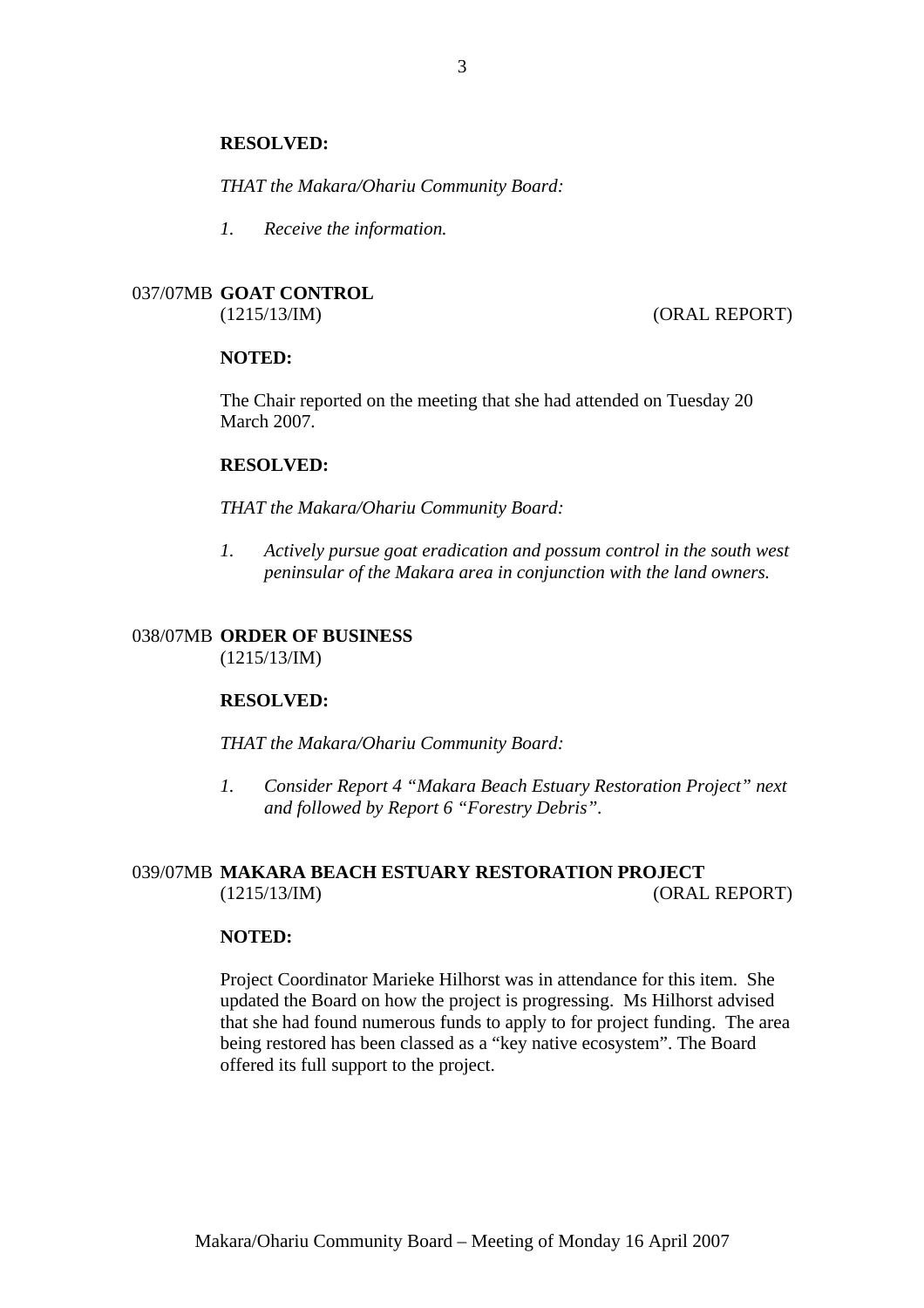### 040/07MB **FORESTRY DEBRIS**

(1215/13/IM) (ORAL REPORT)

## **NOTED:**

The Chair advised that she had had a note from the officers at the Regional Council regarding the debris left behind from the forestry operation. Clean up of the slash on the rivers edge will begin at the end of April.

### 041/07MB **RURAL RULES**

(1215/13/IM) (ORAL REPORT)

#### **NOTED:**

The Board noted that there is no further progress on a workshop with officers regarding the review of the Rural Rules.

Nicci Wood – Planning Engineer was in attendance for this item. She updated the Board on the Code of Practice for Land Development. The Code will be considered by the Strategy and Policy Committee at its meeting on Thursday 3 May 2007.

Alan and Linda McKenzie the owners of 830 Ohariu Valley Road attended the meeting regarding a problem that they have with the conditions of the resource consent for 803 Ohariu Valley Road. The Chair advised that she had been in contact with officers over the matter. She advised that Urban Strategy have offered to assist the Board with funding to seek a legal opinion on the matter.

#### **RESOLVED:**

*THAT the Makara/Ohariu Community Board:* 

*1. Urgently follow up on the offer from the Urban Strategy Department to fund an independent legal opinion in relation to 803 Ohariu Valley Road.*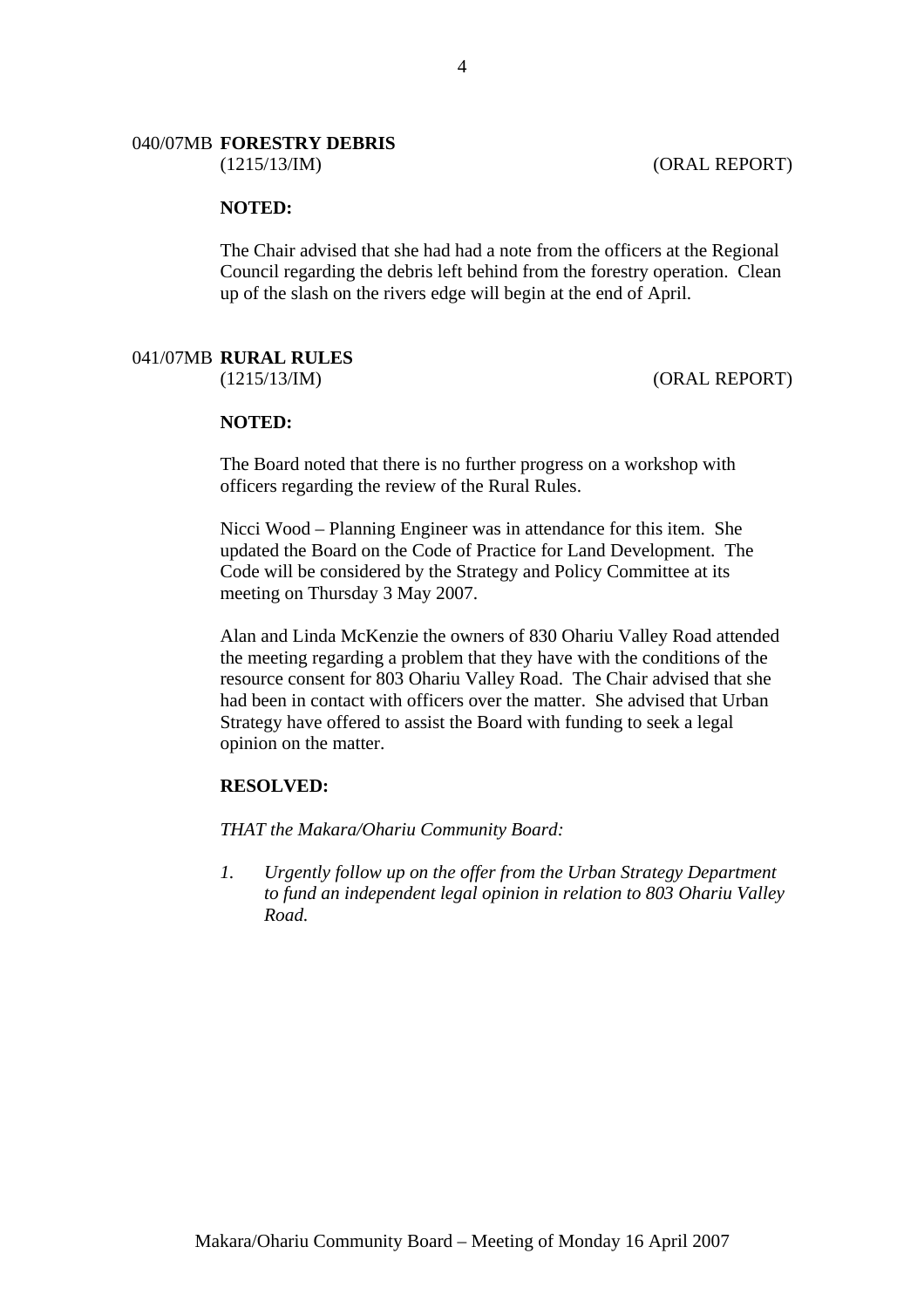# 042/07MB **HISTORIC PLACE MARKERS**

(1215/13/IM) (ORAL REPORT)

### **NOTED:**

Craig Shepherd advised that he had been asked by the Ohariu Valley Women's Guild about who they should approach for signs to indicate historic places. The places in question are the Ohariu Valley Hall and Ohariu Valley Church. Officers advised that the Women's Guild make contact with Council.

#### 043/07MB **HAZARDOUS WASTE COLLECTION** (1215/13/IM) (ORAL REPORT)

#### **NOTED:**

A couple of Board members raised the issue of hazardous waste collection. Officers noted the request and would make contact with the Manager of Citiops regarding collection/disposal.

#### 044/07MB **CIVIL DEFENCE**

(1215/13/IM) (ORAL REPORT)

#### **NOTED:**

Craig Shepherd advised that he had the Civil Defence diesel supplies in hand. Deliveries would be made soon. Mr Shepherd advised that he know has a Civil Defence radio and will make contact with Emergency Management to arrange for testing.

### 045/07MB **REPRESENTATION REVIEW – LOCAL GOVERNMENT COMMISSION DECISION** (1215/13/IM) (ORAL REPORT)

## **NOTED:**

The Board noted the decision of the Local Government Commission to retain the Tawa and the Makara/Ohariu Community Boards as they are.

# 046/07MB **NEW ZEALAND COMMUNITY BOARDS CONFERENCE 2007, THURSDAY 7 JUNE TO SATURDAY 9 JUNE 2007, MANUKAU CITY**

Report of Nicola Hay – Committee Adviser, Democratic Services. (1215/13/IM) (REPORT 11)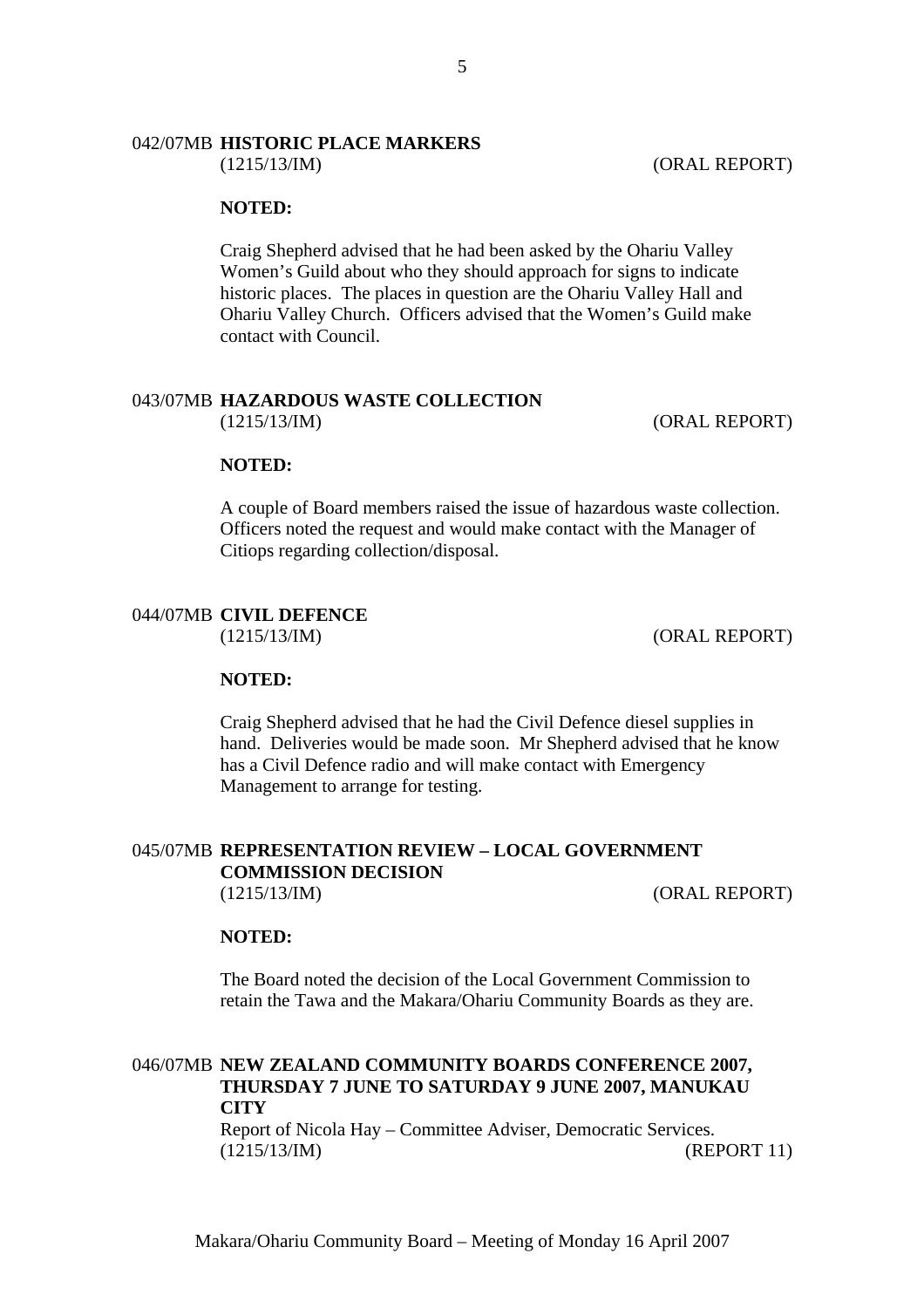## **RESOLVED:**

*THAT the Makara/Ohariu Community Board:* 

- *1. Receive the information.*
- *2. Recommend that the Strategy and Policy Committee approve the attendance of up to two members from the Makara/Ohariu Community Board at the* '*New Zealand Community Boards' conference to be held in Manukau City Thursday 7 – Saturday 9 June 2007 and agree that the costs associated with attending the meeting are met from the Elected Members Budget (GVEM01).*
- *3. Note that a report back on the meeting will be presented to the Makara/Ohariu Community Board in accordance with Council policy.*

### **NOTED:**

The Board will confirm their attendees at the meeting to be held on Thursday 17 May 2007.

## 047/07MB **FORWARD PROGRAMME**

Report prepared by Democratic Services. (1215/13/IM) (REPORT 12)

#### **RESOLVED:**

*THAT the Makara/Ohariu Community Board:* 

- *1. Receive the information.*
- *2. Approve and amend as needed, the draft work programme for the upcoming meeting.*

| <b>Meeting Date</b>  | <b>Items</b>                                                                                                                                                                                                                                                                                                   |
|----------------------|----------------------------------------------------------------------------------------------------------------------------------------------------------------------------------------------------------------------------------------------------------------------------------------------------------------|
| Thursday 17 May 2007 | <b>Standing Items</b><br>Monthly List of Resource<br><b>Consent Approvals</b><br><b>Roading Report</b><br>➤<br><b>Forward Programme</b><br>803 Ohariu Valley Road<br><b>Annual Plan Submission Ratification</b><br>$\bullet$<br><b>Rural Rules</b><br>$\bullet$<br><b>Goat Control</b><br><b>Civil Defence</b> |